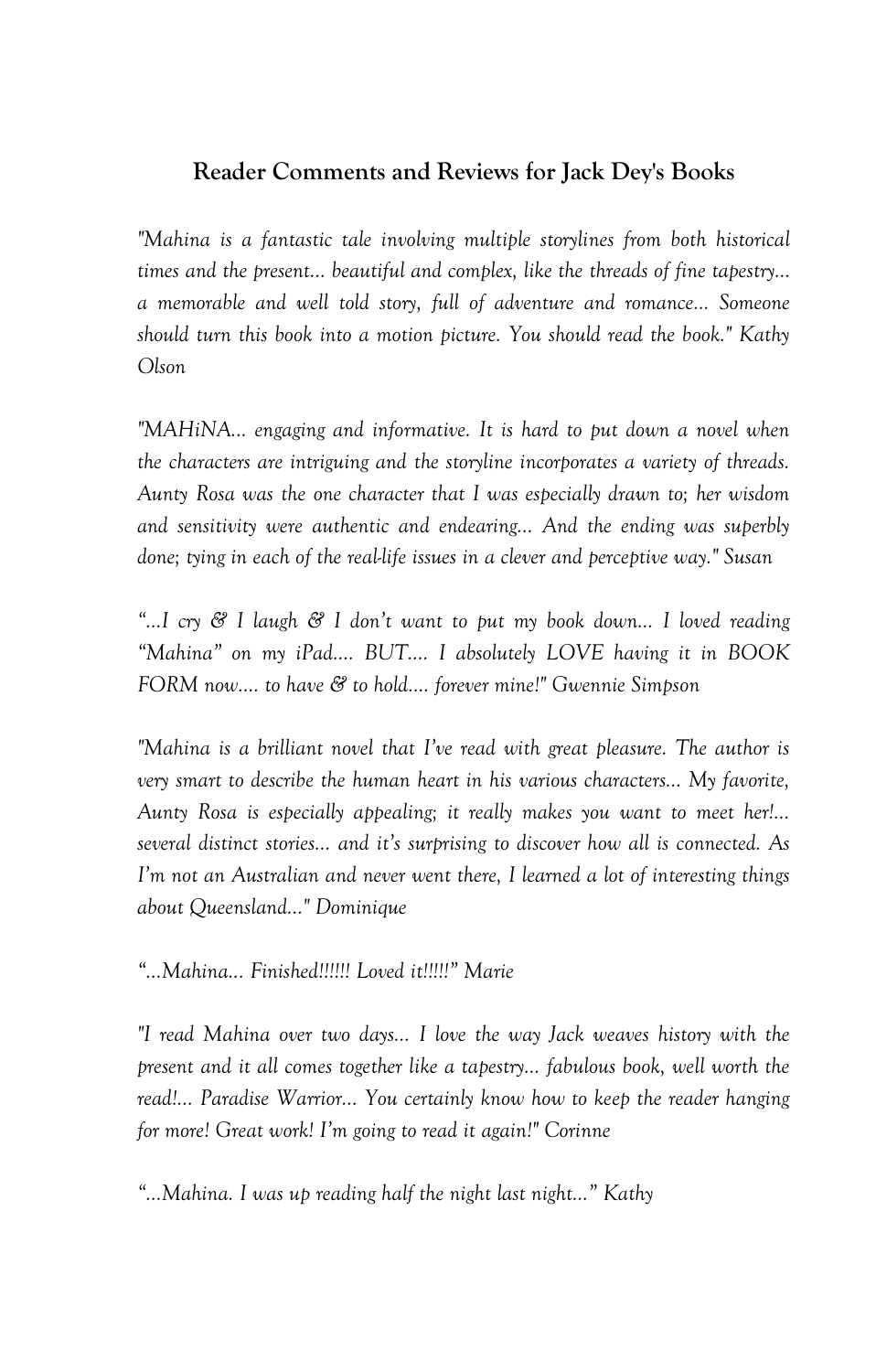*"...Paradise Warrior... is an amazing book! It"s even more complicated than the other one [Mahina] and I"m still not sure that I really know what"s going on. I love the "Christian" theme all through and all the wise counselling...Can"t wait for book no. 3... I"ve finished THAT BOOK and will now have to do something constructive!!!...if book number three is as riveting as the other two, I will need "pulse-reducing" medication. I can"t believe the depth of all that he was able to bring in to that story!!! (I"m thinking that I will have to stick to "Little Women" and "Heidi" in future.)" Maureen*

*"…Mahina. The story draws you in chapter by chapter. Thoroughly enjoyed it..." Craig*

*After reading Mahina, I looked forward to discovering… Paradise Warrior! The Author is able once again to describe how God works and change the lives of those who put their trust in Him. But do not think that these two novels are alike! Paradise Warrior is much more thrilling fiction. It"s quite impossible to close the book before the end. And when I finished reading it, I"ve read it a second time to enjoy even more all its subtleties, this for the first time in my life. Thank you Mr. Dey for revealing this... to your blissful readers!" Dominique*

*"My favourite character in your book is Auntie Rosa. She"s great !…" Laetitia*

*"Mahina is a great rea*d. *I really enjoyed Jack Dey"s writing style... weaving a fictional tale through real historic events… that show how... events, people or actions in the past can profoundly affect the present. More importantly, how God can redeem stories that sometimes start generations before… A great first novel by Jack Dey. Can"t wait for the next!" Gary James*

*"…Paradise Warrior… a very intriguing and interesting novel… The author has the knack of getting you to the point where your interest has you caught and you are desirous of knowing what is going to happen next..." Phil Hollett*

*"...amazing, delightful, absolutely intriguing, WONDERFUL book... PARADISE WARRIOR!!! I can't put it down..." Gwennie Simpson*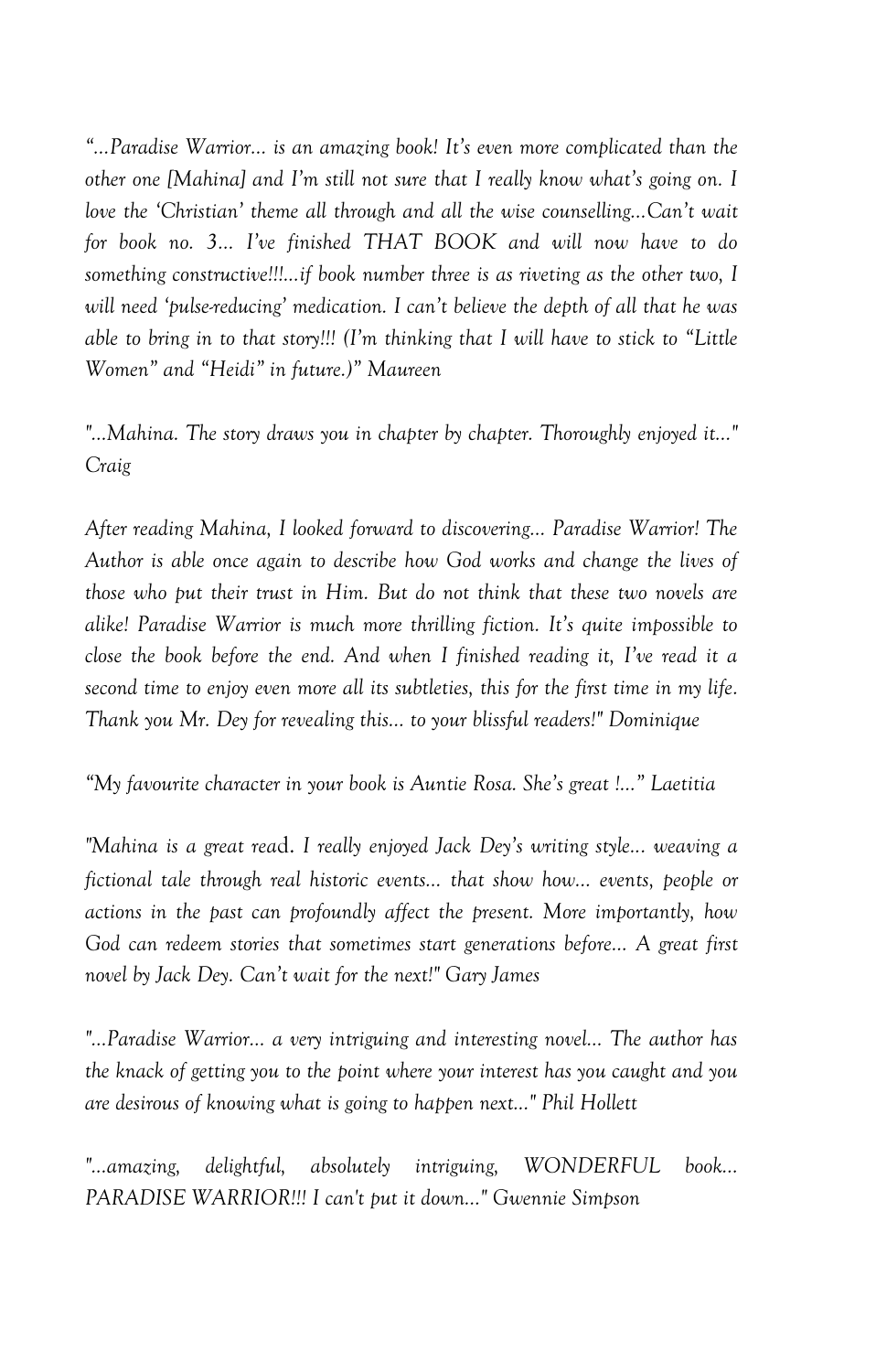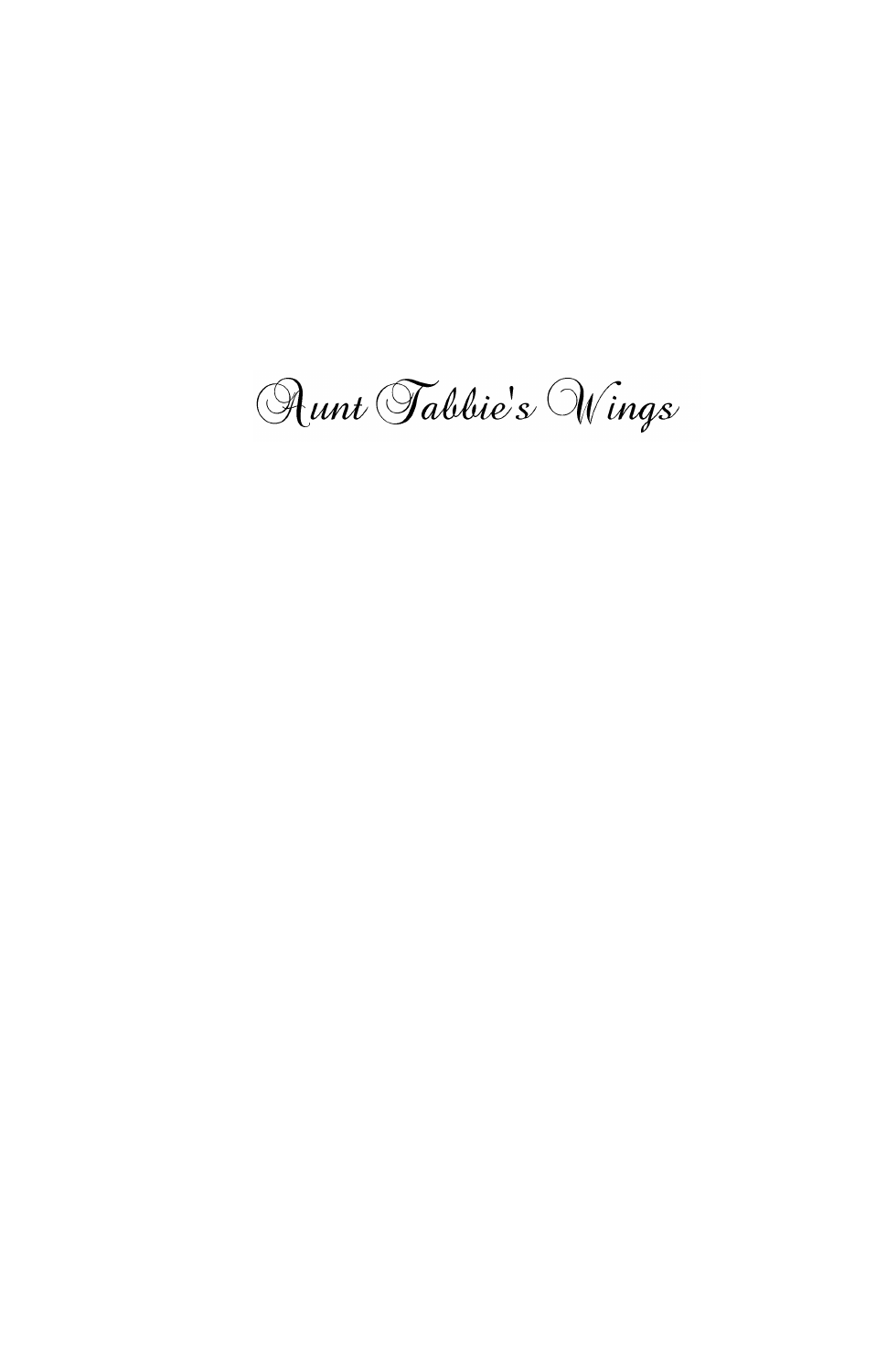**Other Books by Jack Dey** *MAHiNA Paradise Warrior*

**Soon to be Released** *The Secrets of Black Dean Lighthouse*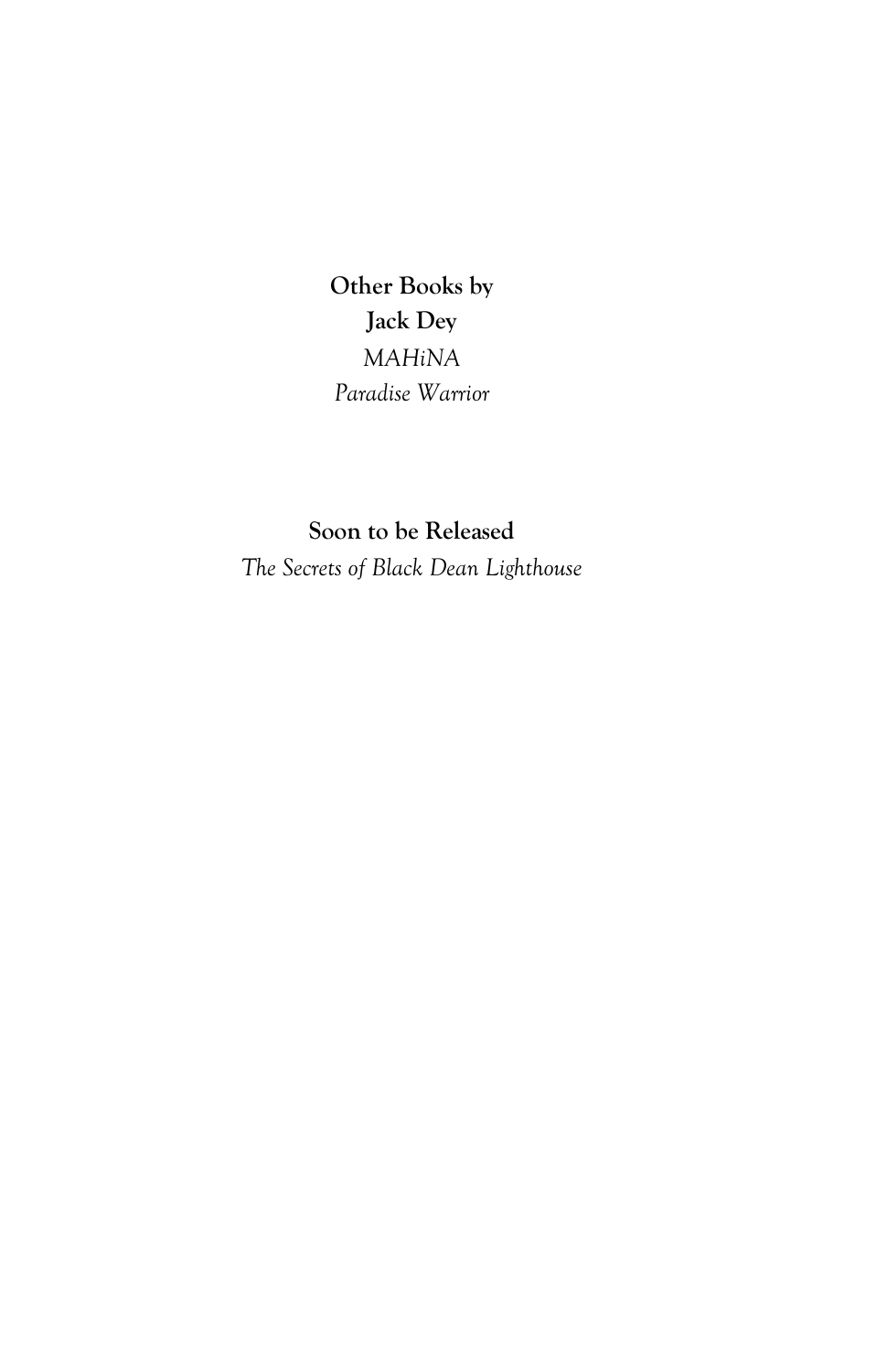Aunt Tabbie's

Wings

# **JACK DEY**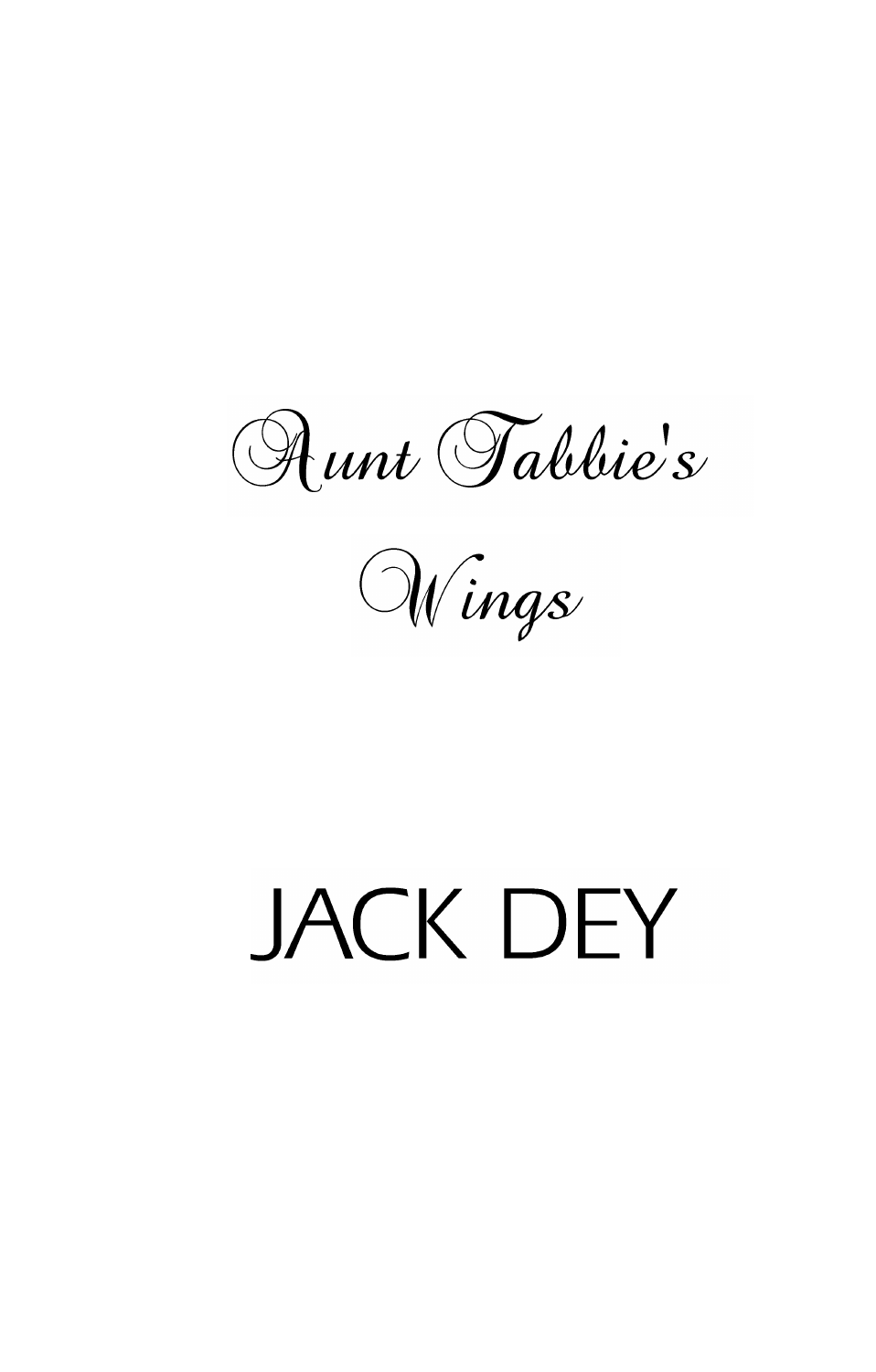Aunt Tabbie's Wings COPYRIGHT © 2014 C.D. & A.R. Day

All rights reserved. No portion of this book may be reproduced, stored in a retrieval system, or transmitted in any form or by any means–electronic, mechanical, photocopy, recording, scanning, or otherwise–except for brief quotations in critical reviews or articles, without the prior written permission of the owner of copyright.

Publication is available online for purchase. Books by Jack Dey may also be purchased in bulk for educational, business, fundraising, or sales promotional use. For information, please contact http://jackdey.com

Published in Australia by C.D. Day URL: http://www.jackdey.com Email: jackdeyauthor@gmail.com Original Cover Design: C.D. & A.R. Day

First published 2014 Printed in Australia

National Library of Australia Cataloguing-in-Publication entry

Author: Dey, Jack, author, illustrator Title: Aunt Tabbie's Wings / Jack Dey ISBN: 9780992404024 (paperback) ISBN: 9781311501554 (ebook) Subjects: Australian Fiction Dewey Number: A823.4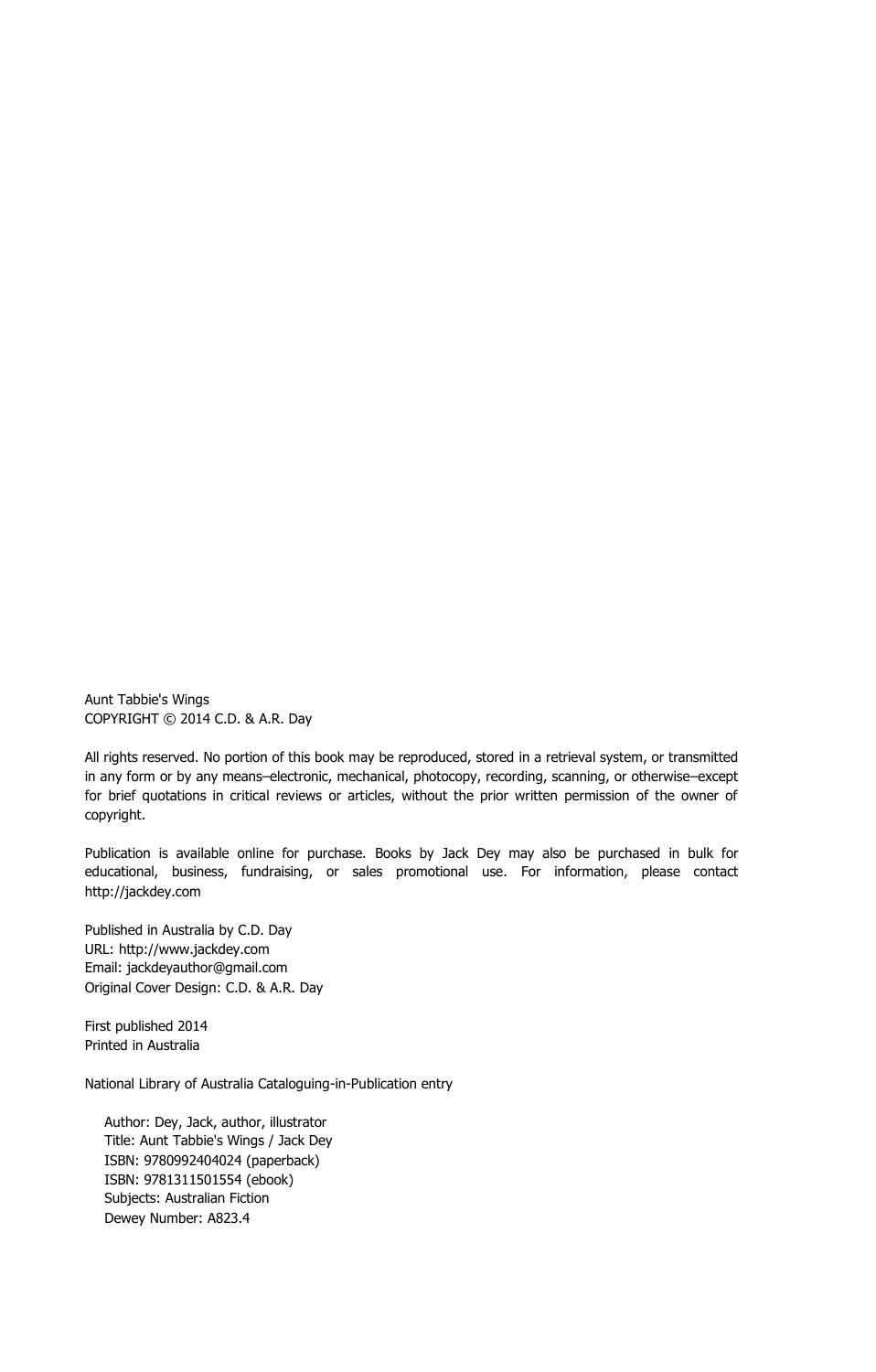$*~\sim~*~\sim~*~\sim$ 

Dedicated to: Papa For Your Honour and Your Glory

 $*~$ \* $~$ \* $~$ \*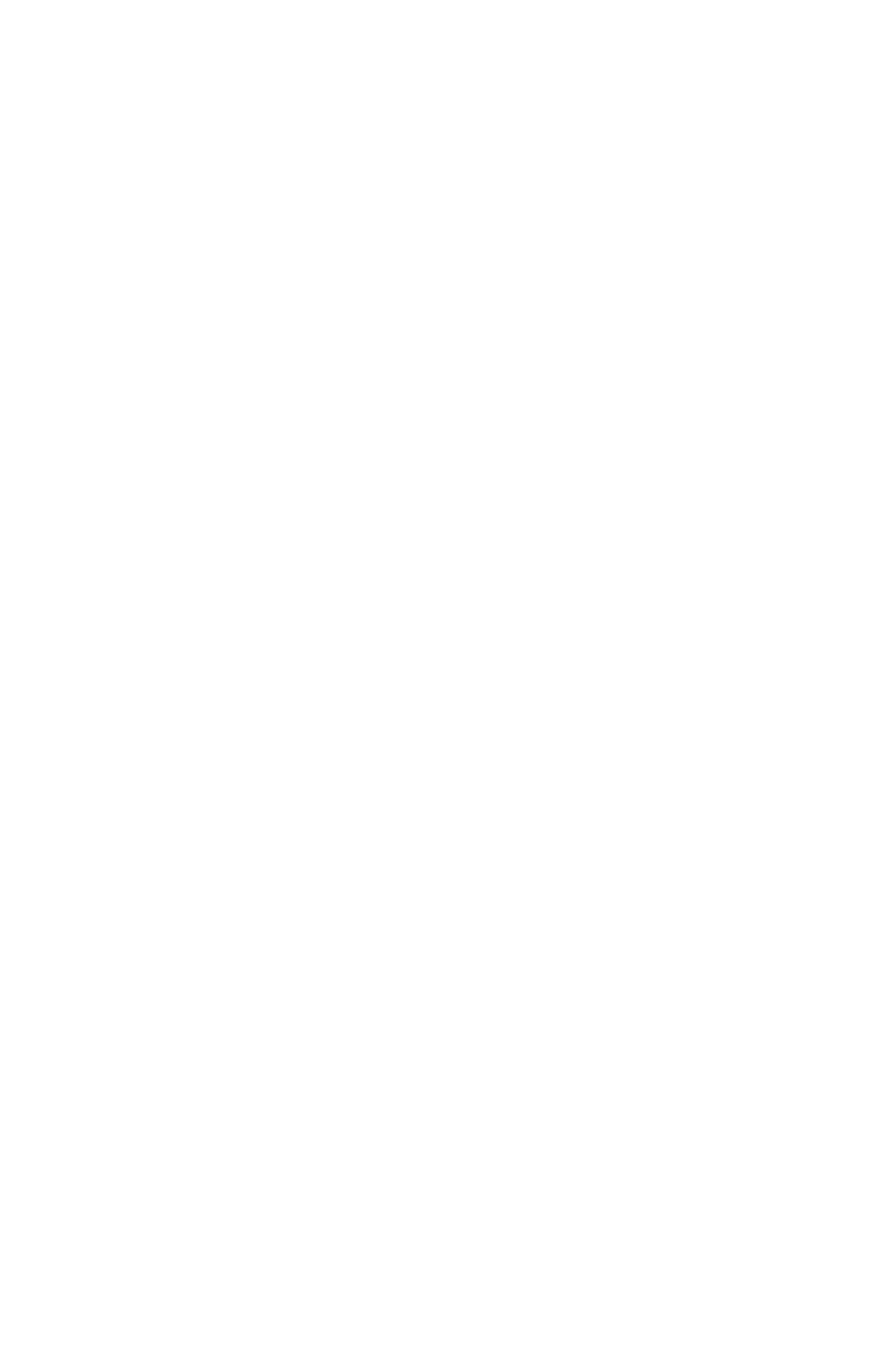$x \sim x \sim x \sim x$ 

## Note from Jack

Aunt Tabbie's Wings is a heart warming story depicting the incredible healing and life changing power of Father's agape love. You can be the one who Father uses as a channel of that love, but beware, it comes at a price.

I hope you will laugh and cry along with the antics of the characters and just maybe, you can see yourself as a Tabbie, too.

This novel is a work of fiction. Any resemblance to persons, living or dead, incidences, places or events, past or present, is purely coincidental. Poetic licence has been taken in this fiction.

I hope you will enjoy reading it, as much as I have enjoyed writing it.

 $*~$ \*\* $~\sim$ \* $~$ \*\*

*Jack Dey*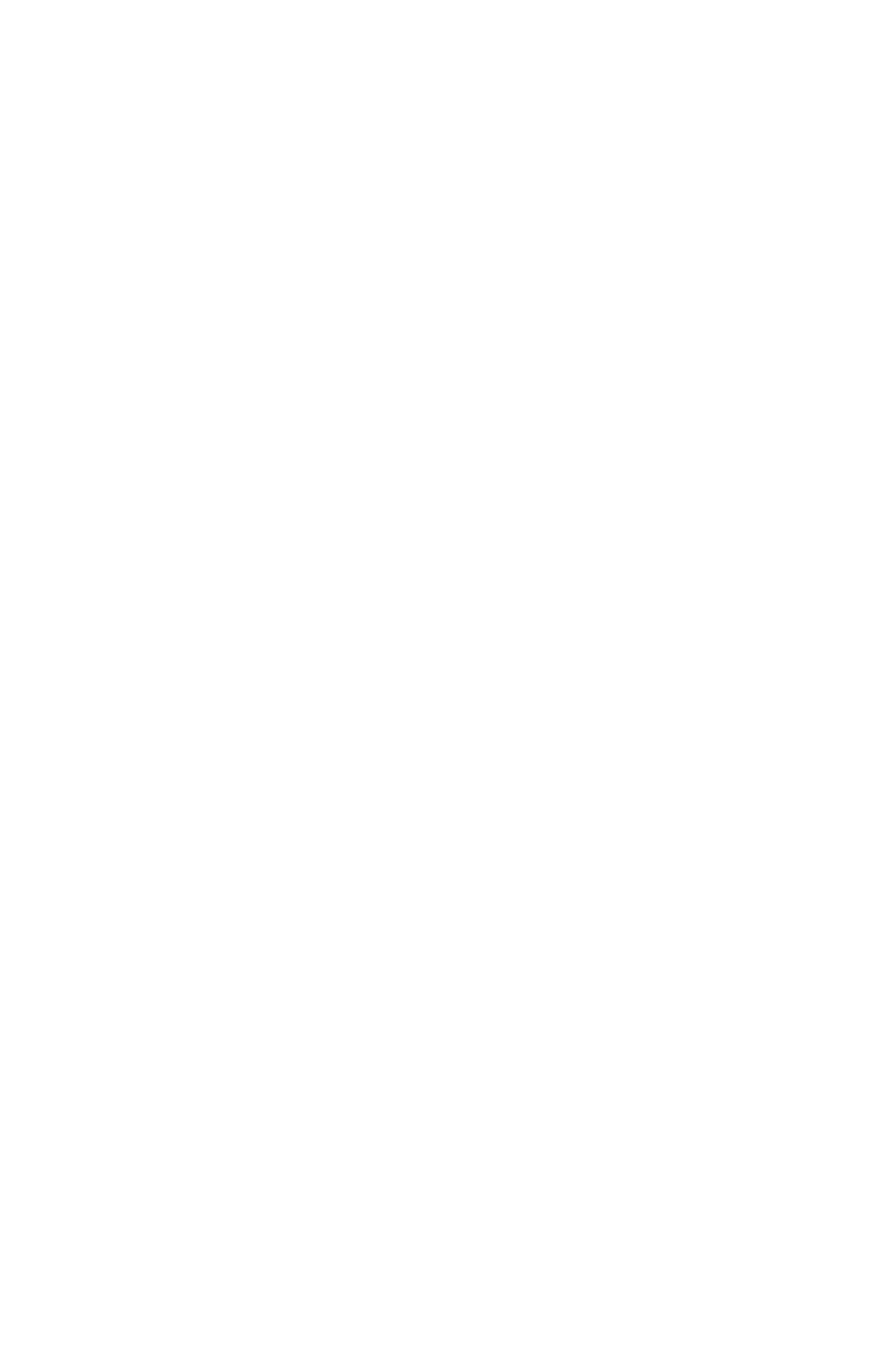$x \sim x \sim x \sim x$ 

## Acknowledgements

I would like to thank the following for their tireless support in bringing Aunt Tabbie's Wings from a thought to a finished work.

Papa God, for loving a truly foolish thing of the world and allowing me to be a pencil in His hand.

My wife, The Editor, for turning my full stops into commas, encouraging me to keep going and using words like 'disturbing' to keep me on track. Constantly filling my cup with tea and love.

My Assistant Editor, the very charismatic Phil Hollett, for never letting me get away with anything.

The ever vigilant prayer team.

Finally, you, the reader.

*Jack*

 $*~$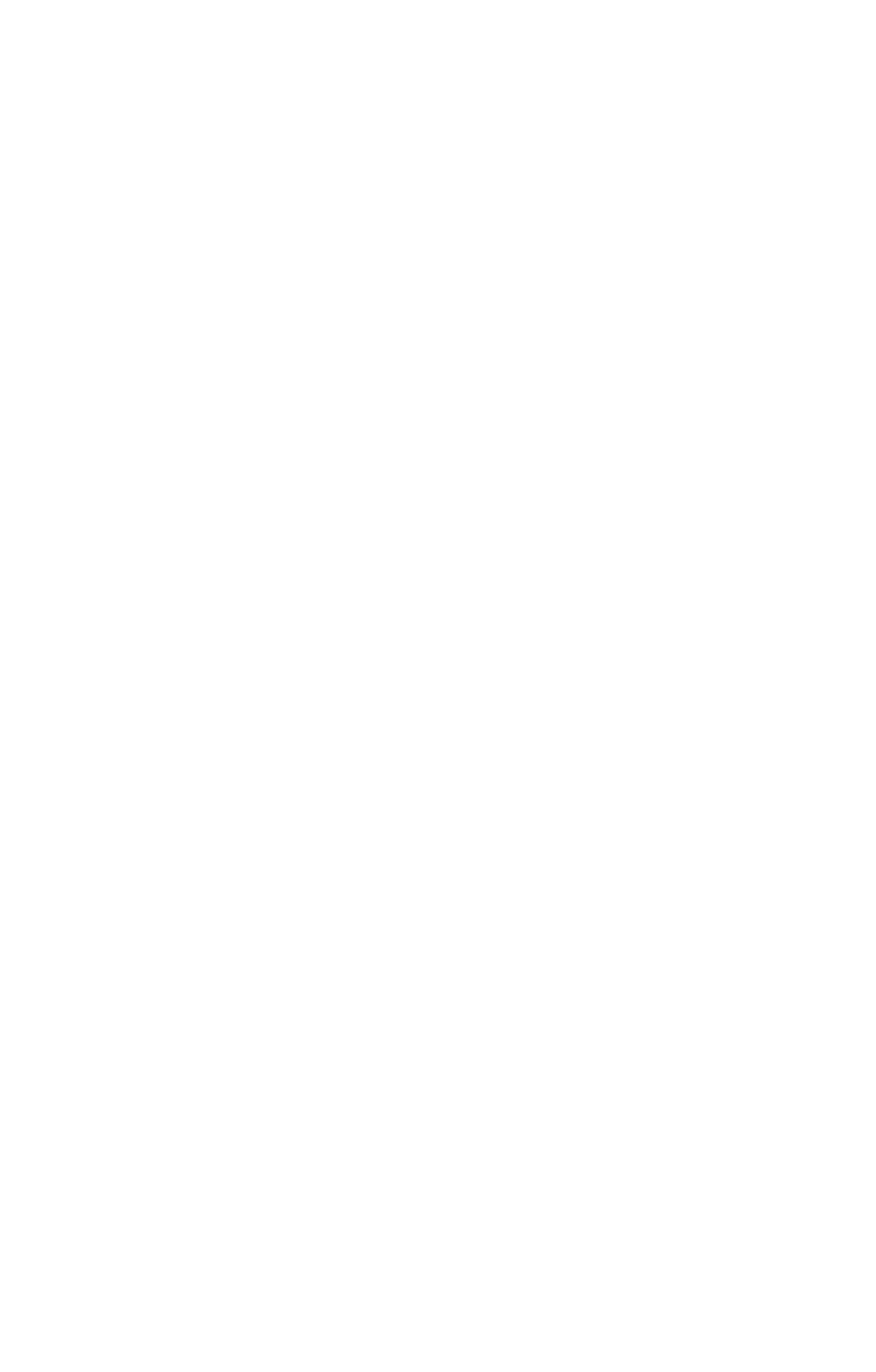## ONE

he old Bible, dog eared and fraying, lay closed on the old woman's lap. She painfully flipped the cover open and stared down at the inscription on the first page.  $\prod_{\tau_{\text{max}}}$ 

*To my beloved Father, Sergeant Major Pell (Bluey) Burns. All my love, Tabbie.*

She ran her finger over the inscription. A tear slipped from her eye and plopped onto the back of her gnarled, skinny hand lying across the open Bible. The chrome wheelchair was parked hard against a large window, overlooking the garden and her legs were covered by a homemade, knitted, woollen blanket. As she sat peering out into the warm afternoon sunshine, her praying lips began to slowly move, but making no sound.

Tabbie was sixty, but she looked more like ninety. Rheumatoid arthritis had invaded her body at an early age and now, painfully swollen joints made it impossible to do much, but sit and stare. The nurses did all they could to make their favourite charge comfortable and ease the pain, even though she didn't complain. Tabbie would always enquire into the happenings of the lives of the nurses, her deep blue eyes full of compassion and wisdom. It wasn't unusual to see a nurse sitting next to Tabbie, sobbing violently, as she emptied her heart to the old woman, basking in the love and hugs of which she seemed to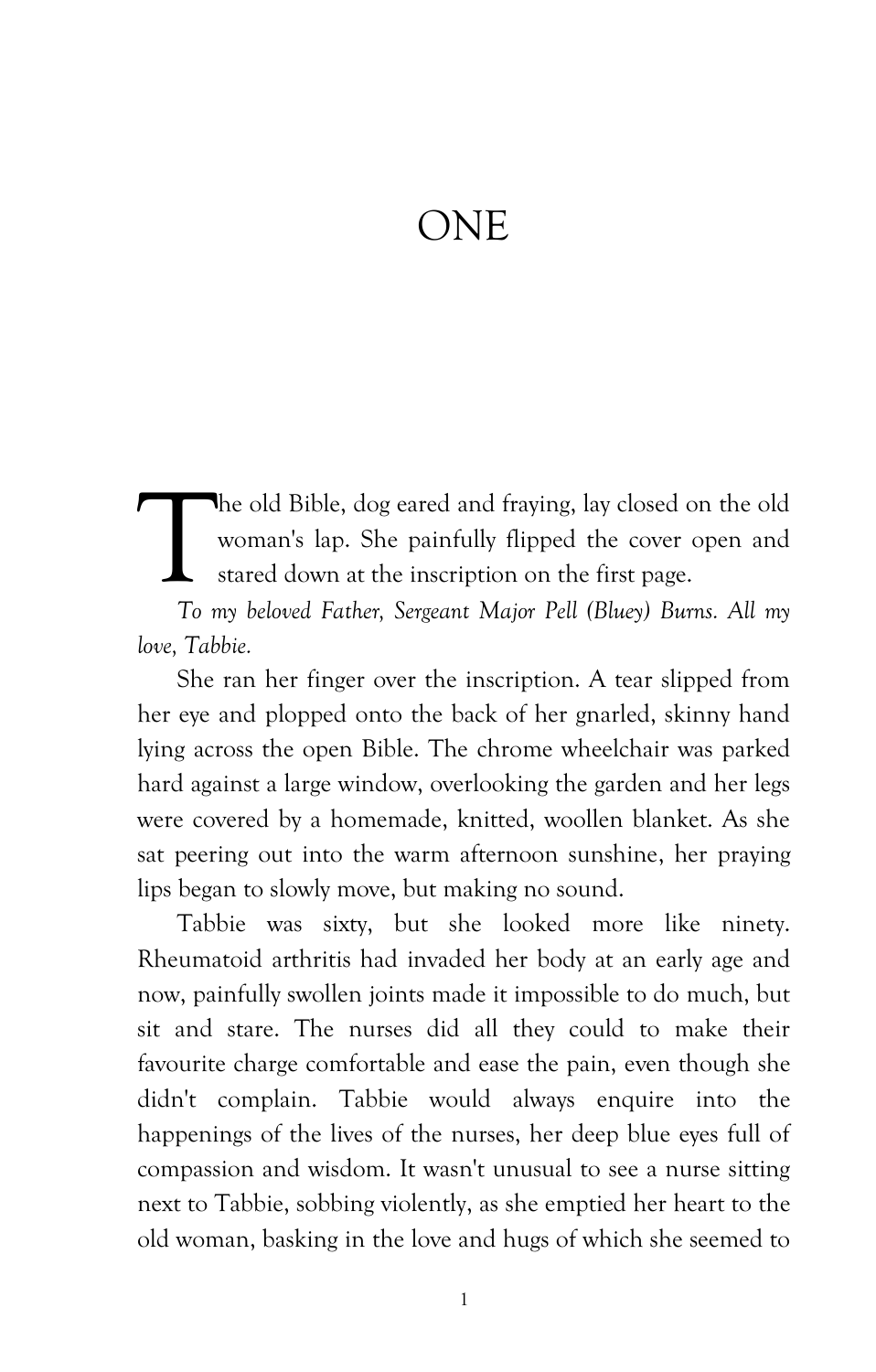## JACK DEY

have in volumes.

Everyone lovingly called her *Aunt Tabbie*.

There was something about Tabbie that drew people to her. A warm smile, a charismatic personality and a deep love for troubled humanity. She had a word of encouragement for everyone, from the doctor to the ones who emptied the rubbish bins. She was very observant and the nurses wondered whether she could actually see inside a person.

Tabbie's skinny frame worried the doctors. She hadn't been well for many months now and the arthritis was engulfing her, ever faster.

Asked if she was feeling well, she would often reply with a twinkle in her eye, "My times are in the hands of my Father in Heaven."

Tabbie had a busy visitor schedule. Every day, well wishers would engulf her, hoping to bring comfort to the old lady, but in most cases, the visitor would leave receiving the comfort. The nurses became annoyed, when people visited just to take from the giving woman and use her as sounding board for their own problems.

By the end of the day, they could see Tabbie's strength starting to fade. She would become distressed physically, until they forbade any more visitors. Even after the tired woman was wheeled back to her room, her phone would ring incessantly into the evening. Tabbie, still giving and giving, until Matron put her foot down and the phone was diverted.

Although the night hours were racked with awful pain, that was the time she spent in the presence of Father, learning from Him and sitting at His feet in prayer.

The door to her room was never locked. The nurses checked on her frequently during the night, monitoring her pain level. Even though Tabbie never complained, they knew when the pain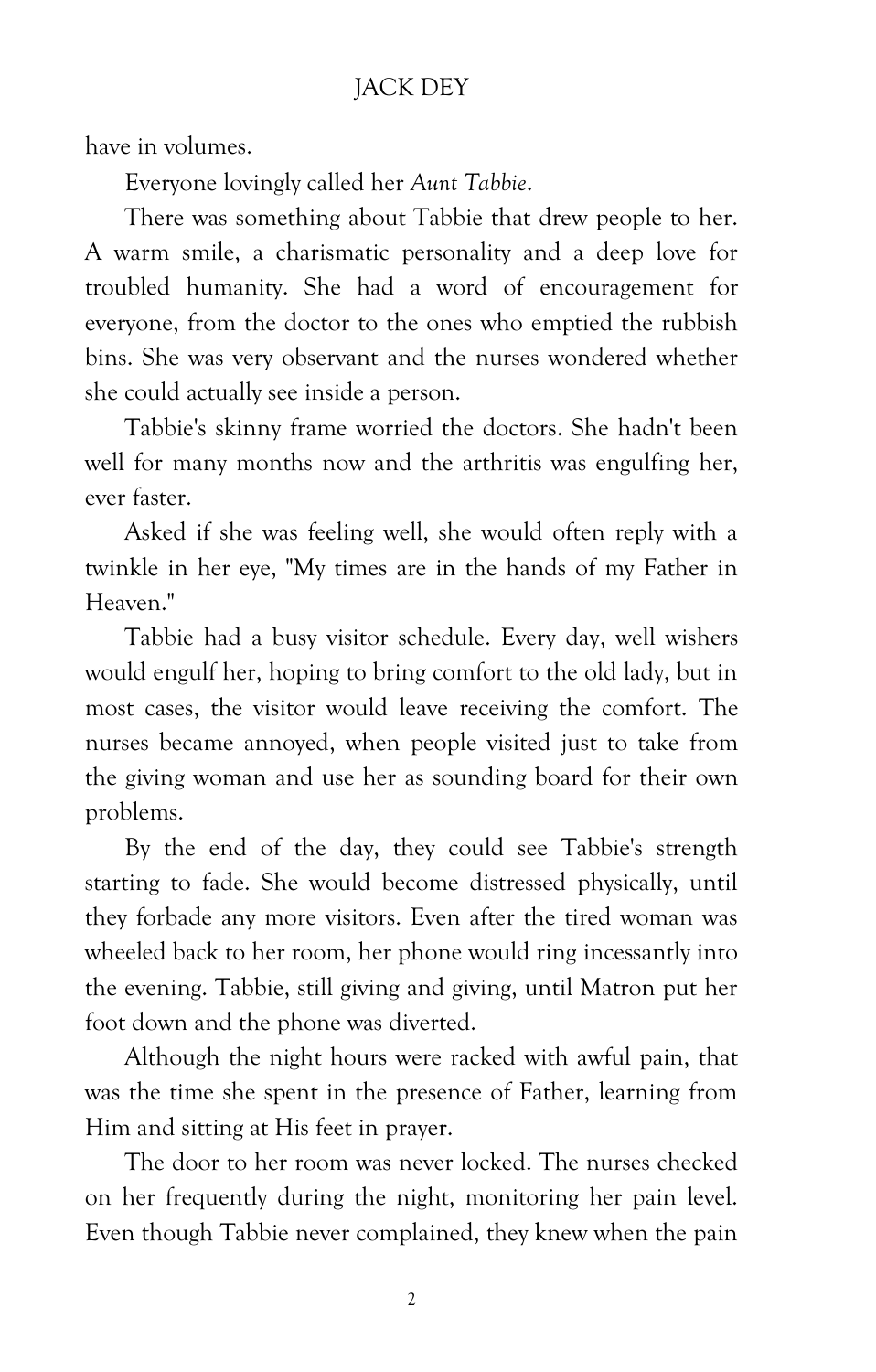## AUNT TABBIE'S WINGS

level was becoming intolerable. Her sharp, blue eyes would start to cloud over, until a pain killer was administered and Tabbie would drift off into another world.

 $*~$ 

Matron Jillian Miles took her job seriously. She was a large woman with a round face and ran the nursing home like a tight ship. Nothing escaped her notice. If the nurses did anything wrong, they owned up to it immediately. Not only was she known for being tough, she also had a huge heart and didn't hold a grudge. It was best to come clean with Matron and confess. Some had tried to conceal their guilt and Matron had let them have it with both barrels, once they were discovered.

They didn't try it on again.

Matron looked up at the clock on the wall. 9:30 am. Time to do her rounds. The phone on her desk began to ring, calling her attention away from her responsibilities. She sighed and tussled with leaving it to ring, but gave in to her curiosity and answered it.

"Matron Iillian Miles."

"Hello, Matron, this is Senior Constable Ian Palmer."

"Yes, Constable Palmer, what can I do for you?"

"You have helped us out with our *Young Offender Programme* in the past. I was wondering if we could bring a young, fourteen year old, at-risk female to see Aunt Tabbie. The last time, she facilitated a turnaround in a very tough case and this time, it's even worse."

"Constable Palmer, Tabbie is not well. I understand that she has an immense love for people, but she is in a nursing home for a reason!" Matron was becoming annoyed.

Palmer was feeling the sting of Matron's tongue. "I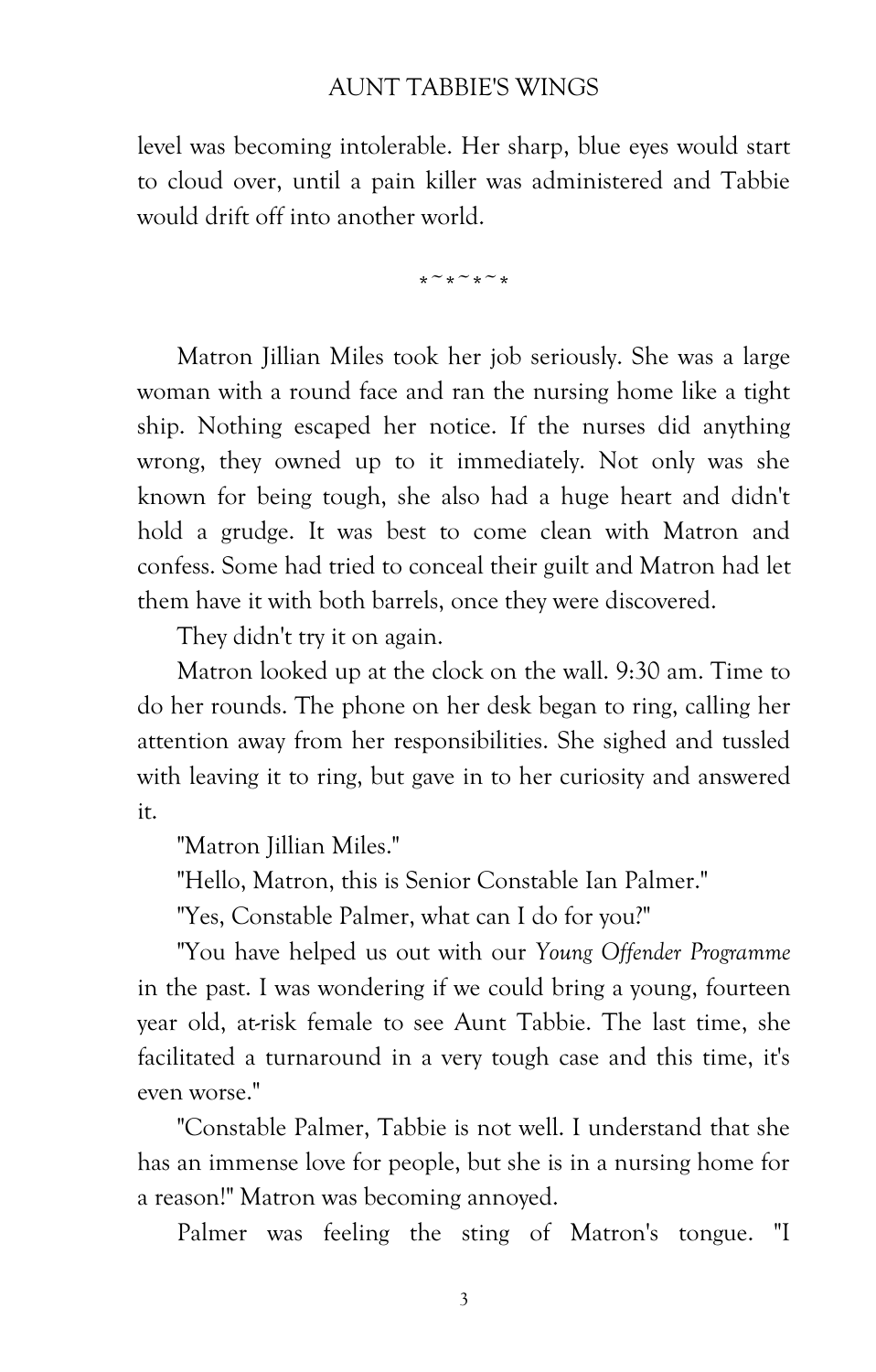## JACK DEY

understand your concerns, Matron, but the *Young Offender Programme* is falling helplessly behind and is failing this child. If I don't do something, this child will self destruct."

Matron could hear the desperation and concern in the young policeman's voice and she became a victim to her own good heartedness. "I will talk to Tabbie and if she agrees, then you may bring her here. On one proviso…"

"Name it, Matron," the young constable was about to agree to anything.

"The moment she starts to show signs of distress, you and the child are to leave. Immediately. Agreed?"

"Agreed," Palmer nodded.

 $*~$ \*\* $~$ \*

Two nurses helped Tabbie shower and dress and after she was presentable, Matron entered her room.

"A young policeman has made a request, Tabbie. He has an at-risk, juvenile female whom he is hoping to bring for you to talk to. I will allow him to bring her here, only if you agree."

The two nurses looked up at Matron in surprise, their gazes saying, you are not serious.

Tabbie's blue eyes were brilliant in the morning light. She nodded, as if this meeting had already been arranged and she was expecting the child at any time.

"Of course she can come," Tabbie gasped, as the nurses lowered her into her wheelchair and then placed her woollen blanket over her legs.

 $*~$ \* $~$ \* $~$ \*

Ian Palmer walked up to the front door of the nursing home,